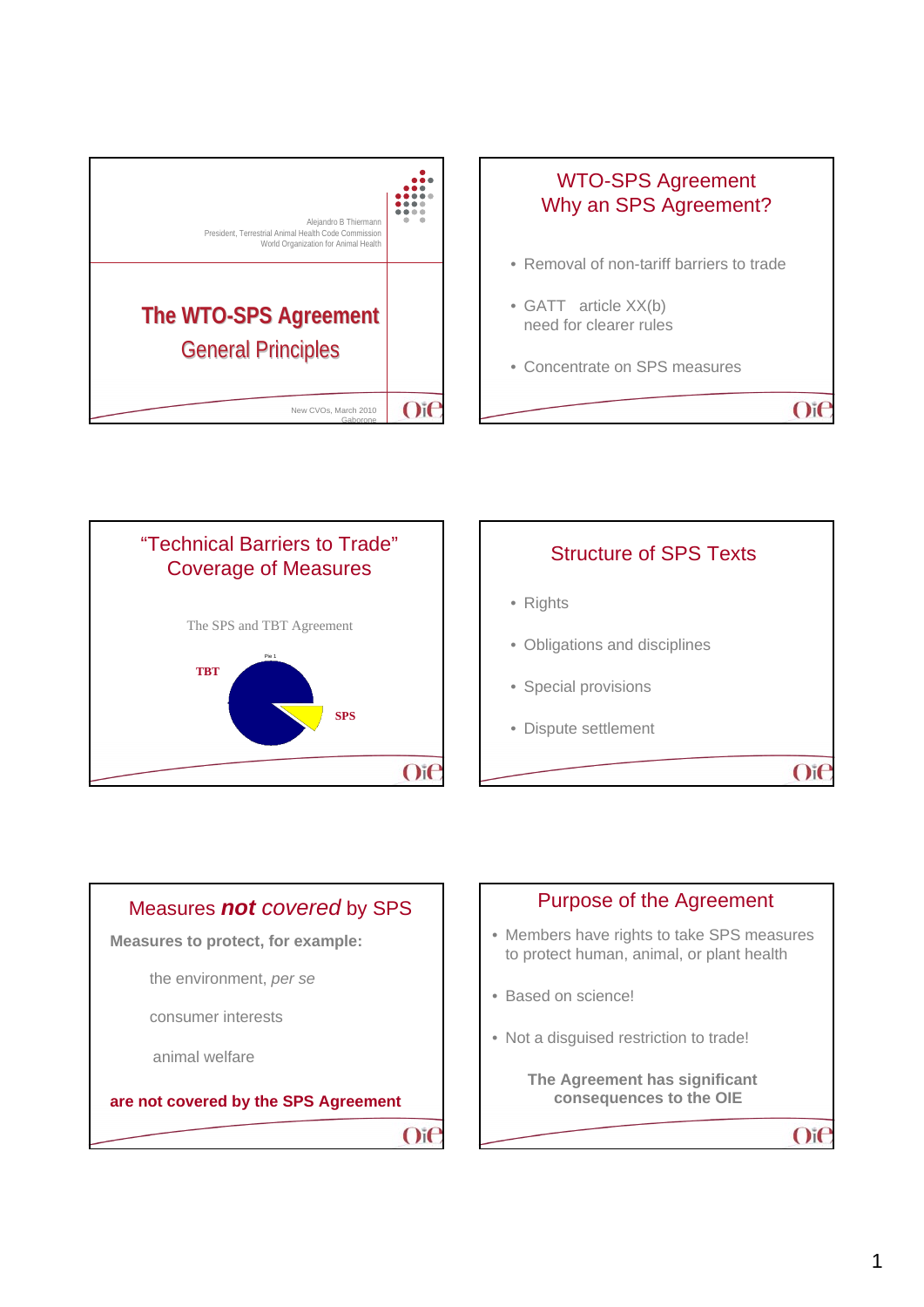







 $O$ if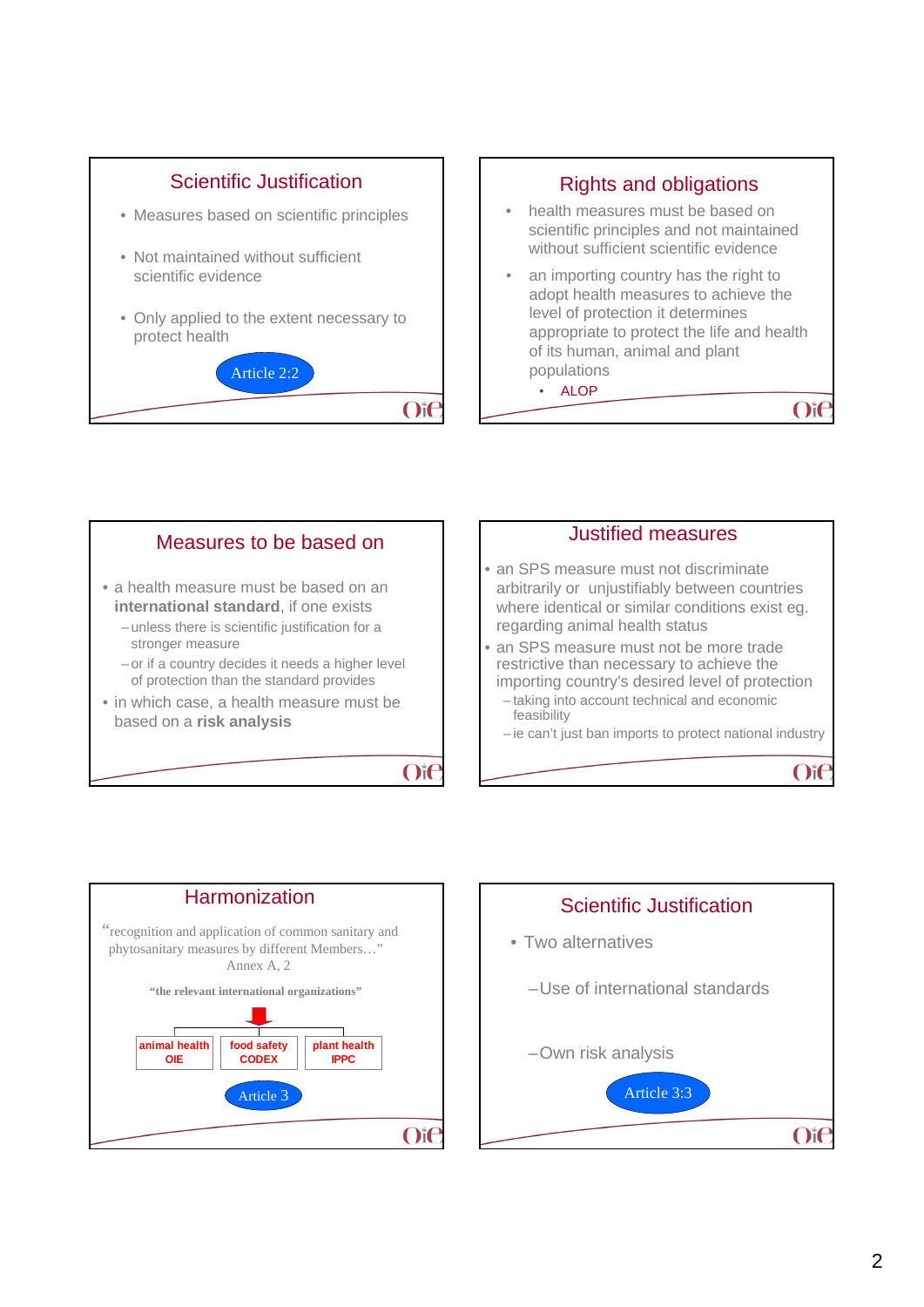